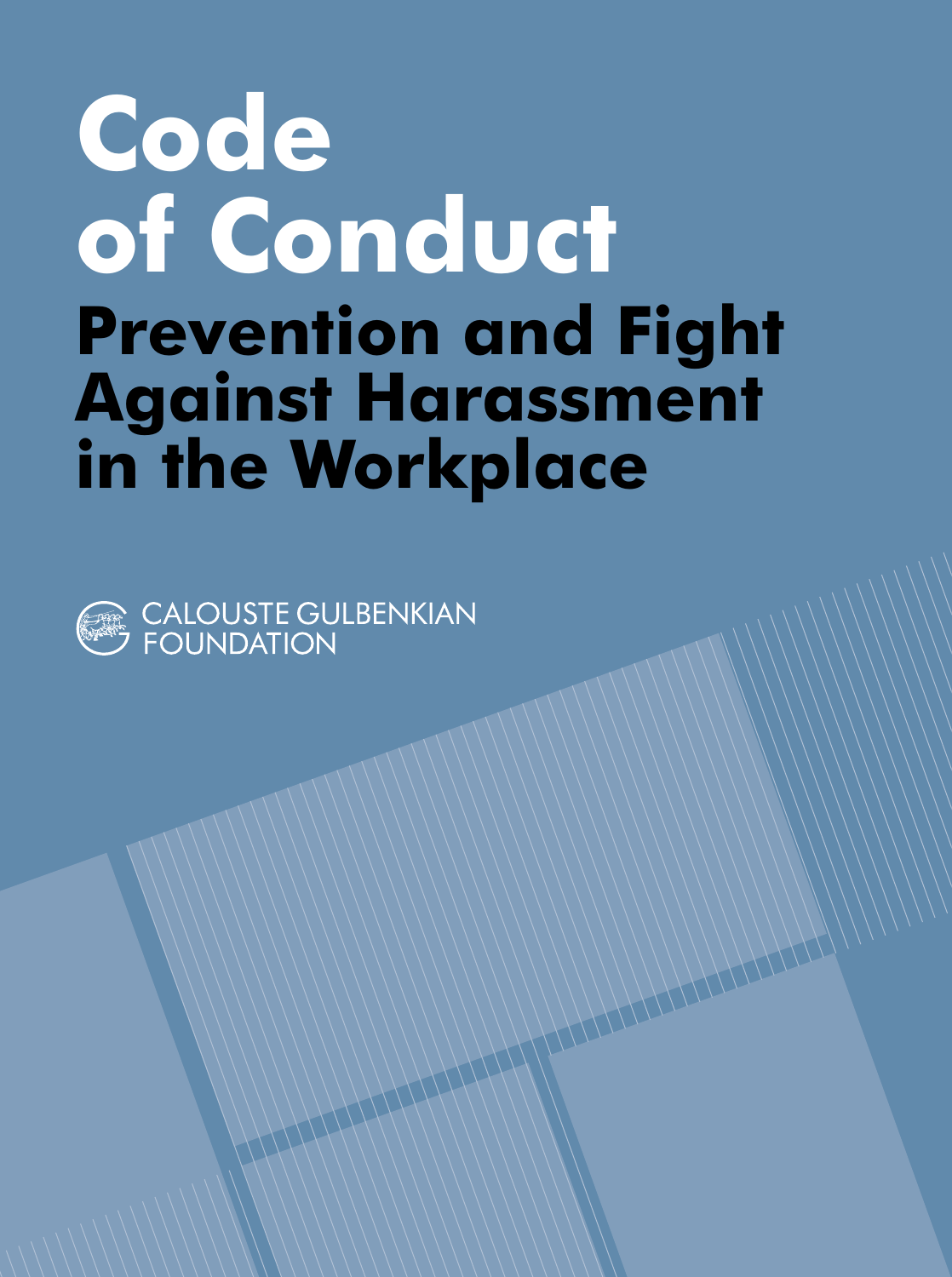# Preamble

 $\perp$ 

The Calouste Gulbenkian Foundation (CGF), while complying with the provisions of Law No. 73/2016 of August 16, which introduced changes to the Portuguese Labour Code (LC), approved by Law No. 7/2009, of February 12, implemented the present Code of Conduct for the Prevention and Fight against Harassment in the Workplace. This Code is meant to reflect the basic guidelines for employees, fellows, interns, volunteers and other entities or persons engaged with the CGF in the context of procedures for the acquisition of goods, provision of services or the allocation of grants.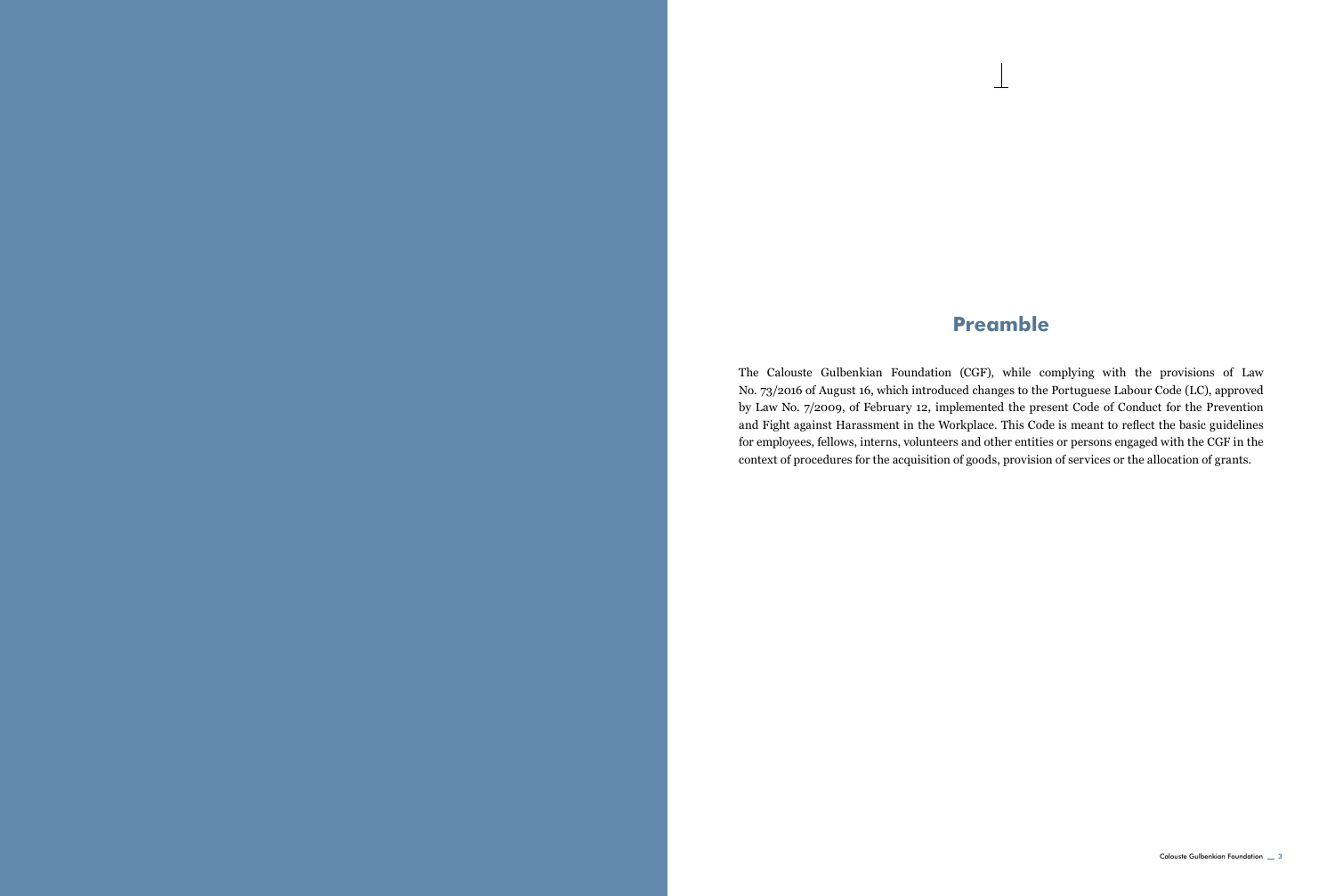# Chapter I Introductory provisions

# Article 1 **Object**

This Code of Conduct, complies with the duty laid down in Article 127, paragraph 1, subparagraph k) of the applicable LC and implements the provisions of Articles 6 and 7 of the CGF's Employees Code of Conduct, through a set of rules and principles to be observed in the context of the CGF's activities, being a self-regulatory instrument and the expression of an active policy meant to raise awareness, prevent, identify, eliminate and punish situations of harassment in the workplace.

## Article 2 Scope

This Code of Conduct applies to the members of the Board of Directors, all of the Foundation's corporate bodies and to every person that carries out his/her professional activity in the CGF or that collaborates with the Foundation in any way, regardless of the relevant contractual bound.

## Article 3 Enforcement to professional and commercial relations

- 1. This code should be mentioned in employment agreements, grant agreements, internship agreements, and in particular, contracts for the acquisition of goods, provision of services and allocation of subsidies and disclosed to the persons or entities with whom the CGF has a contractual relationship with.
- 2. The entities and/or persons with whom the Foundation executed a contract with or the beneficiaries of subsidies or grants, must act in accordance with the general principles undertaken by the CGF, in particular, the principle of zero tolerance regarding harassment.
- 3. All contracts for scholarships, internships, volunteering, acquisition of goods, provision of services or allocation of subsidies, must include a clause establishing the right ti terminate the agreement based on the breach of the CGF's general principles regarding this subject matter.

# Article 4 General principles

- 1. In the exercise of their activities, duties and responsibilities, the persons identified in Article 2 should govern their conduct at CGF in accordance with the following principles:
- a) Equality and non-discrimination;
- b) Respect for the dignity of the human person and for their physical and moral integrity;
- c) Respect for the professional dignity of each employee;
- d) Promotion of a safe, positive and civically responsible workplace environment;
- e) Loyalty and cooperation in pursuing the Institution's public interest, while respecting the principles of non-discrimination and fighting harassment in the workplace.
- f) Rejection of any discriminatory practice, either in terms of ancestry, age, sex, sexual orientation, gender identity, marital state, family situation, financial status, education, social origin or status, genetic heritage, reduced working ability, disability, chronic illness, nationality, ethnic or racial origin, territory of origin, language, religion, political or ideological beliefs and union membership;
- g) Zero tolerance for harassment, regardless of the form it takes, the gender, the functional quality or the hierarchical standing of the harassed and the harasser.

#### Article 5 Harassment definitions

- 1. Harassment shall mean the practice of an unwanted and reiterated behaviour, namely one that is based on a discriminatory element, that occurs when accessing employment or in the workplace itself, during work or professional training, with the purpose or the consequence of disturbing or embarrassing the person, affect his/her dignity or create an intimidating, hostile, degrading, humiliating or destabilizing environment.
- 2. Psychological harassment consists of verbal attacks with an offensive or humiliating content, and physical, perceived as abusive, covering physical and/or psychological violence, with a recurring nature.
- 3. Sexual harassment occurs when there is unwanted sexual conduct or other behaviours based on gender or with a sexual nature, perceived as abusive, and affecting the dignity of the targeted employee, and may include any other verbal, non-verbal or physical unwanted behaviours, with a recurring nature.
- 4. Isolated events, even if they are not considered harassment, may still be a criminal offense, and should be dealt with in criminal and/or disciplinary procedures.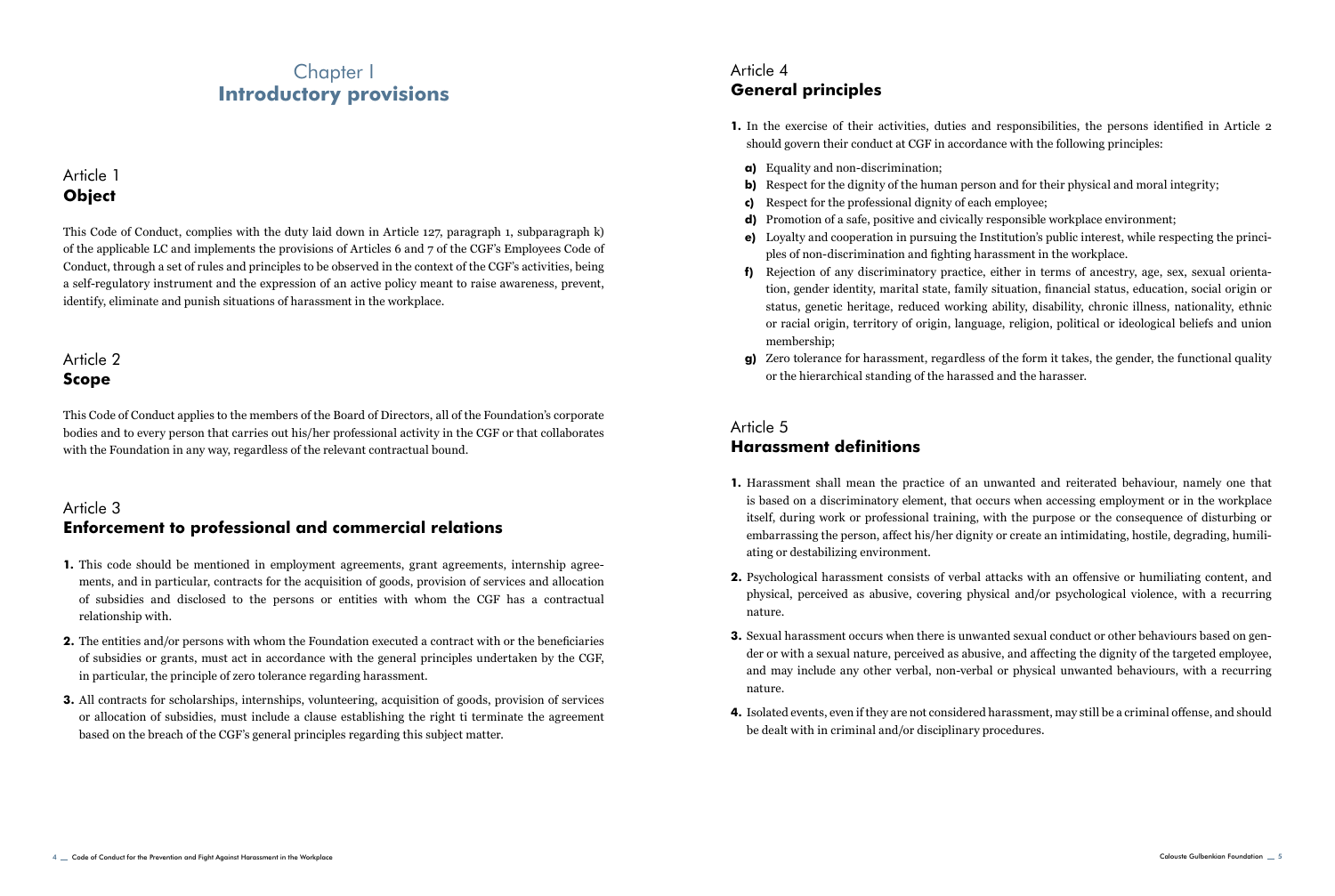# Chapter II Internal procedure

## Article 6 Complaint or Report

- 1. Anyone who is the subject of workplace harassment must submit a complaint to the Audit Committee, under the terms of the following article.
- 2. Any person who is aware of any malpractice related to situations of harassment or the practice of harassment should report them, in accordance with the following article, collaborating in any potential and subsequent disciplinary proceedings or criminal investigation.
- 3. The report or complaint can also be submitted, as provided by law, to the "*Autoridade para as Condições de Trabalho*" (Working Conditions Authority), that provides an email address for this purpose.
- 4. The report or complaint may also be submitted, as provided by law, to the Public Prosecutor's Office or the competent criminal police body, in case of criminal liability and for the purpose of initiating a criminal procedure.

#### Article 7

#### Form, content and means of processing the complaint or report

- 1. The report or complaint must be addressed to the Chairman of the Audit Committee of the CGF and can be made as follows::
- a) By written communication, upon completion of the report form present in the links [linkGO](https://gulbenkian365.sharepoint.com/_forms/default.aspx)  or [linkWebsite,](https://gulbenkian.pt/en/prevention-policies/) available on the CGF's Intranet or on the CGF´s website, respectively.
- b) In person, at a date and time to be agreed.
- 2. A report or complaint shall be as detailed as possible, containing a precise description of the facts constituting or likely to constitute harassment, particularly with regard to the circumstances, time and place thereof, name(s) of the victim(s) and of the harasser(s), as well as any existing testimonial, documentary or expert evidence.
- 3. If the report, claim or complaint is made verbally, it shall be put in writing.

# Chapter III **Penalties**

## Article 8 Prohibition of harassment and liability of the harasser

- 1. Harassment is intolerable and expressly prohibited by law.
- 2. Whoever harasses another person commits an illegal act with:
- a) Civil consequences, being required to indemnify the harassed for both damages to property and for damages for pain and suffering, as provided by law;
- b) Disciplinary consequences, if carried out by employees, in a professional context, under the terms of articles 328 et seq. of the Portuguese Labour Code, which may constitute fair grounds for dismissal;
- c) Administrative offense consequences, harassment constitutes a very serious administrative offense, pursuant to Article 29, paragraph 5 of the Portuguese Labour Code;
- d) Criminal consequences, if the requirements of criminal law are met, namely for crimes of stalking and sexual harassment.

#### Article 9

## Disciplinary proceedings, civil liability, criminal liability and administrative offense liability

- 1. After ascertaining the reported facts, and whenever the alleged harasser identified in the report/ complaint is an employee subjected to the CGF's disciplinary power, the President of the Audit Committee shall send a report to the Board of Directors of the CGF, proposing the filing or the initiation of a disciplinary procedure, depending on whether or not there is evidence likely to indicate a situation of harassment, as provided by law.
- 2. The CGF's Board of Directors shall nominate a rapporteur for the disciplinary proceedings.
- 3. The filing of disciplinary proceedings does not prejudice any civil, administrative or criminal liability that may be incurred, in relation to any addressees of this Code who commit infractions likely to incur liability.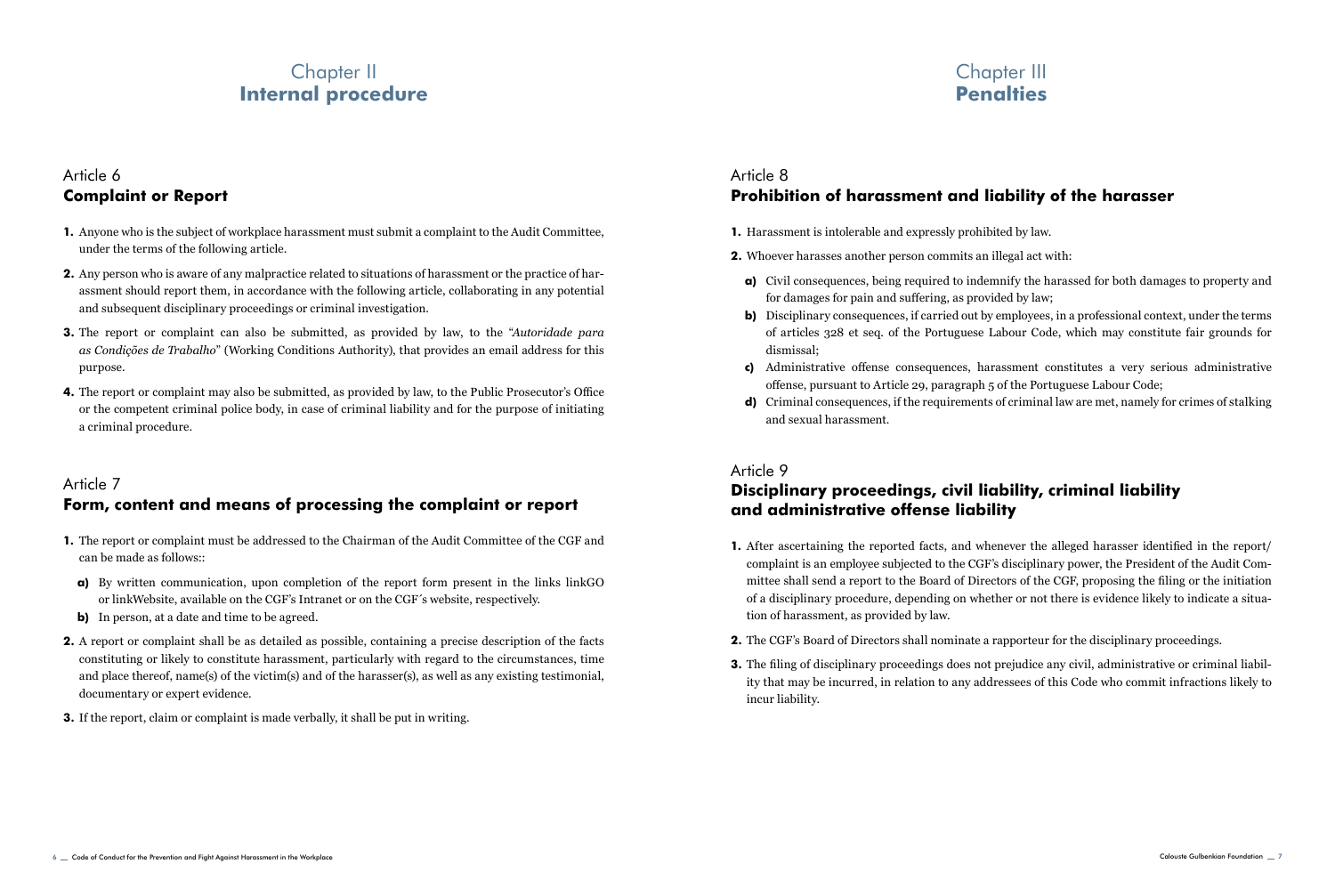# Chapter IV Protection framework for the harassed person, complainant, whistleblower and witnesses

## Article 10 Rights of the harassed person

- 1. The person harassed has the right to be indemnified for both damages to property and for damages for pain and suffering, arising from the harassment he/she incurred, as provided by law.
- 2. The practice of harassment by the employer or by a representative thereof, reported to the service with inspection powers regarding to labour matters, constitutes fair grounds for the termination of the employment agreement by the harassed person working on behalf of others.

#### Article 11

#### Whistleblower and witness protection regime

- 1. A specific protection regime shall be assured for the whistleblower and witnesses in harassment related proceedings, namely in terms of confidentiality, impartiality, efficiency and expeditiousness of the proceedings.
- 2. Except when they act with intent, special protection is guaranteed to whistleblowers and witnesses in judicial or administrative offenses triggered by harassment, and these people cannot incur any disciplinary action until a final ruling is passed.
- 3. Under the terms of the Portuguese Labour Code, dismissals or other sanctions applied to punish an infraction are presumed to be abusive, if it takes place up to one year after the report or after another form of claim or exercise of rights relating to equality, non-discrimination and harassment.

#### Article 12 **Guarantees**

- 1. The whistleblower and the witnesses he/she names shall not incur any disciplinary action, unless they act with malicious intent, based on facts or statements contained in the statements of the disciplinary, judicial or administrative proceeding triggered by harassment until a final ruling is passed, without prejudice to the exercise of the right to be heard.
- 2. The CGF shall be responsible for repairing the damages arising from occupational diseases of its workers resulting from the practice of harassment.
- 3. The addressees to this Code of Conduct who report breaches to which they have become aware in the exercise of their duties or because of them, cannot be harmed, in any way, being guaranteed anonymity until charges are brought.

# Chapter V Harassment Prevention

## Article 13 Preventive measures

It is incumbent upon the CGF Board of Directors, or to whoever the Board of Directors delegates this power, to implement tangible actions to prevent workplace harassment, namely:

- a) Regular assessment with employees and Directors of all the working units;
- b) Confirmation of the existence of internal mechanisms to communicate irregularities, ensuring that these mechanisms comply with the legal regulations, in particular, on the confidentiality of the information processing process and the existence of reprisals against the whistleblowers/complainants;
- c) Conception and implementation of a specific and regular training programme focused on the prevention of harassment and promoting gender equality;
- d) Development of an information strategy and specific disclosure on the prevention of harassment;
- e) Proceed with the disclosure of this Code to its recipients;
- f) Employees' admission process must include the statement of knowledge and acceptance of the rules in force in the present Code of Conduct.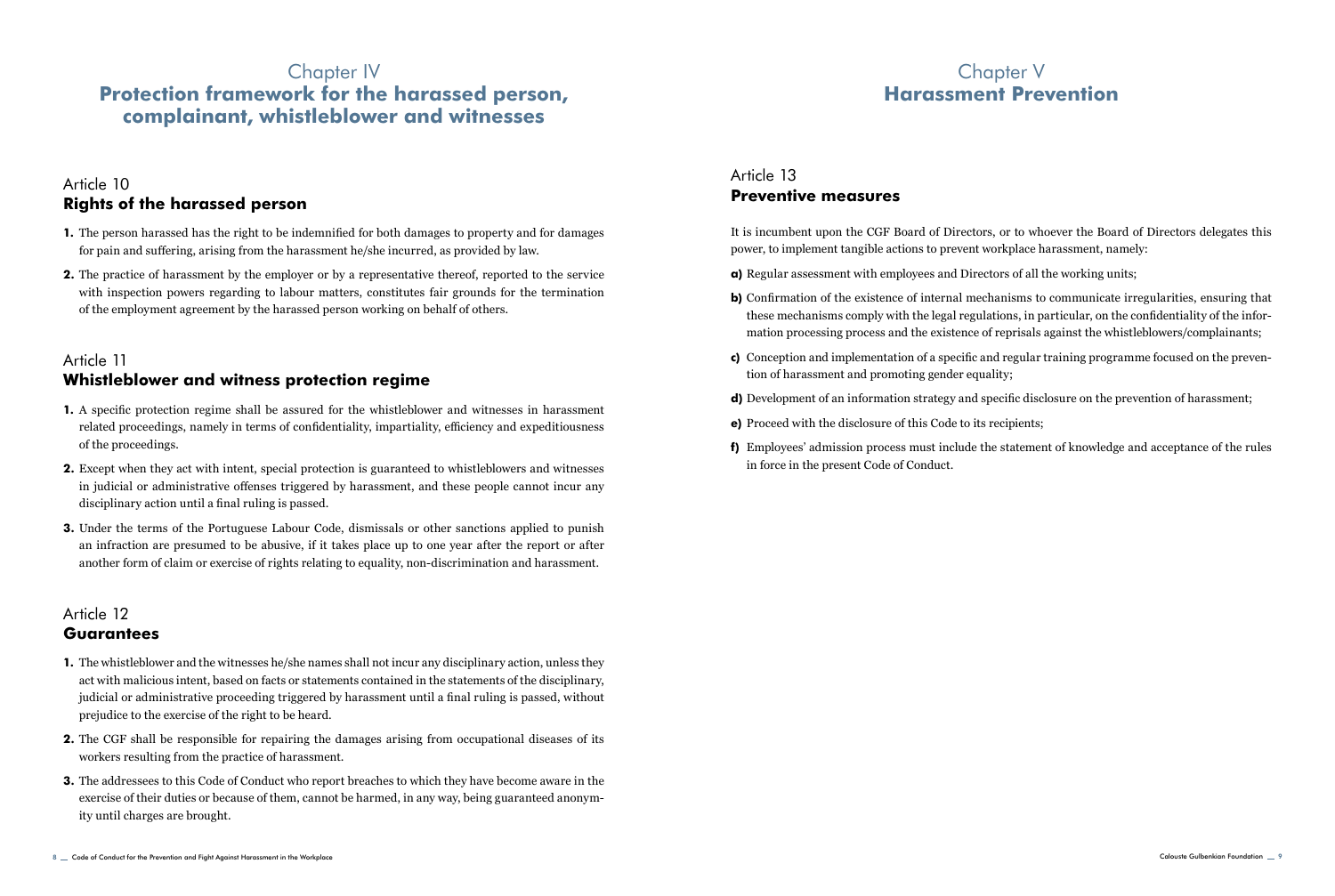# Chapter VI Final Provisions

# Article 14 Publicity and entry into force

This Code of Conduct shall be disclosed to all employees on the CGF's website and becomes effective on the day following its approval by the Board of Directors.

Article 15 Review

This Code must be revised whenever there are supervening facts that justify its review.

# References

– Law No. 73/2017, of August 16

– Law No. 7/2009, of February 12 – Portuguese Labour Code